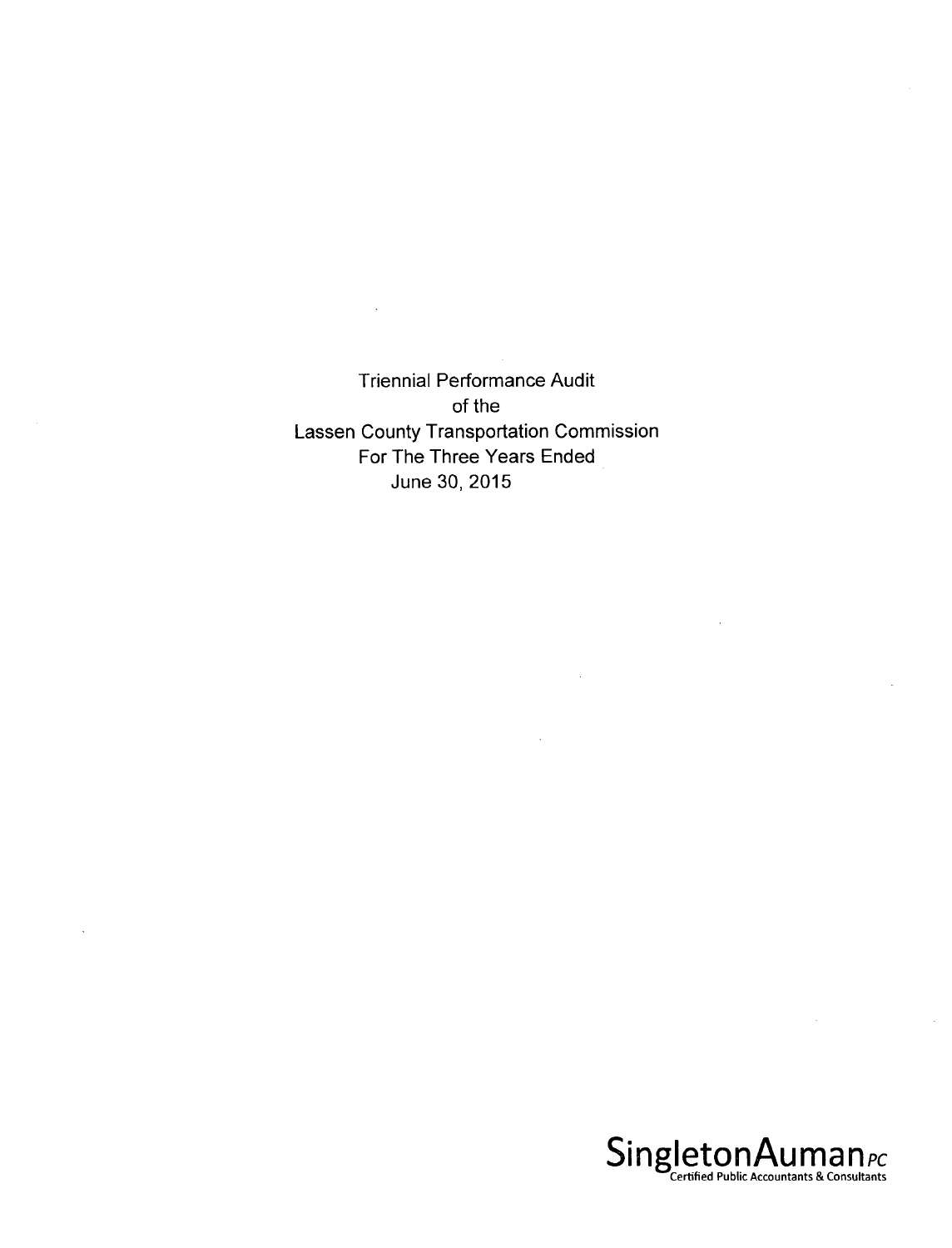# **Lassen County Transportation Commission Triennial Performance Audit Table of Contents**

| Independent Auditor's Report                             | 1  |
|----------------------------------------------------------|----|
| <b>Executive Summary</b>                                 | 2  |
| <b>Compliance Audit Findings</b>                         | 2  |
| <b>Functional Audit Findings</b>                         | 3  |
| Recommendations                                          | 4  |
| Introduction                                             | 5  |
| Description of Agency                                    | 6  |
| Roles and Responsibilities                               | 6  |
| Organization                                             | 7  |
| Staffing                                                 | 8  |
| <b>Overall Work Program</b>                              | 8  |
| <b>Compliance Audit</b>                                  | 9  |
| Requirements of the Transportation Development Act       | 10 |
| <b>Functional Review</b>                                 | 14 |
| <b>Administration and Management</b>                     | 14 |
| <b>Transportation Planning and Regional Coordination</b> | 15 |
| <b>Claimant Relationships and Oversight</b>              | 16 |
| <b>Grant Application and Management</b>                  | 16 |
| Marketing and Transportation Alternatives                | 17 |
| Summary                                                  | 17 |
| <b>Prior Audit Recommendations</b>                       | 18 |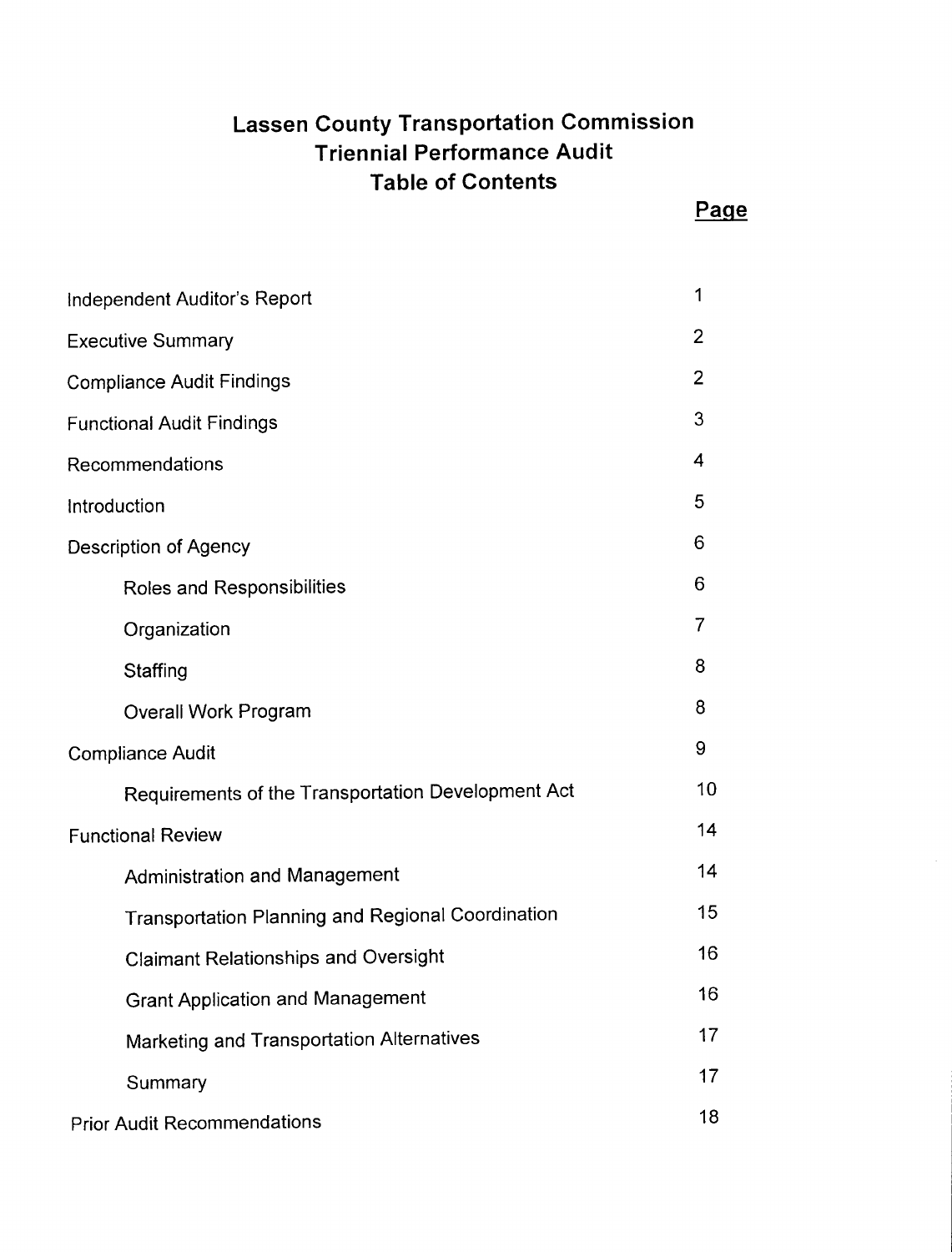

John E. Auman, CPA Clay E. Singleton, CPA, MSAcc

INDEPENDENT AUDITORS REPORT

Commissioners of the Lassen County Transportation Committee Susanville, California

We have conducted the performance audit of the Lassen County Transportation Commission for the three years ended June 30, 2015. The results of our audit and related recommendations and comments are contained within this report.

We conducted our audit in accordance with the standards applicable to performance audits contained in the Government Auditing Standards, issued by the Comptroller General of the United States and with the guidance contained in the Performance Audit Guidebook for Transit Operators and Regional Transportation Planning Entities, Published by the California Department of Transportation. The purpose of this performance audit is to evaluate the efficiency, effectiveness, and economy of the Lassen County Transportation Commission

This report is intended solely for the information and use of the management of the Lassen County Transportation Commission and is not intended to be and should not be used by anyone other than these specified parties.

Sincerely,

 $PC$ 

SingletonAuman, PC Susanville, CA October 30, 2015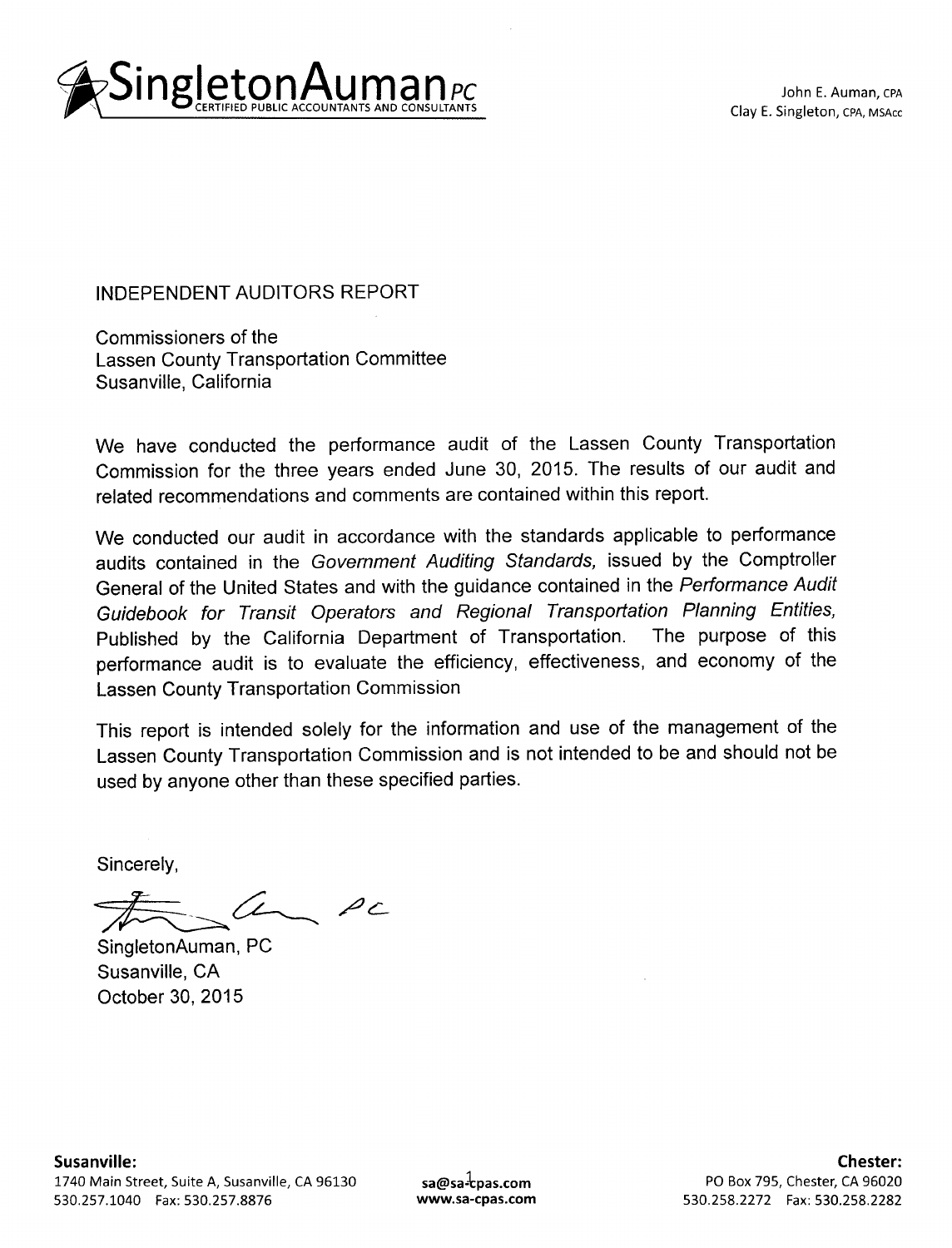#### **Executive Summary**

We were engaged to conduct a performance audit of Lassen County Transportation Commission. This audit was performed in accordance with Government Auditing Standards and was designed to satisfy the requirements specified in Public Utilities Code section 99246 to evaluate the efficiency, effectiveness and economy of the organization's operations. This audit covers a three year fiscal period beginning July 1,2012 and ending June 30, 2015.

Our audit consisted of three main areas of focus that included a review of compliance with the Transportation Development Act, a review of functional areas and review of the status of prior year performance audit recommendations. This summary presents our findings and recommendations.

During the course of our performance audit, we assessed Lassen County Transportation Commission's (LCTC/the Commission) compliance with applicable laws, rules and regulations as prescribed by the Transportation Development Act (TDA). Our compliance audit findings are briefly noted here and discussed in detail beginning on page 9. Our audit found LCTC satisfied all of the compliance areas specified in the Performance Audit Guidebook for Transit Operators and Regional Transportation Planning Entities.

We also examined the key functional areas of operations. Our functional audit findings are noted here and are discussed in detail beginning on page 14. We believe that LCTC filled a range of regional roles and responsibilities for Lassen County. LCTC's responsibilities were carried out in an efficient and affective manner using a small staff and limited resources, over a large service area. Our findings and recommendations for improvements are noted below.

#### **Compliance Audit Findings**

- 1. The commission apportioned and allocated LTF funds and processed claims in accordance with the requirements of the TDA. LCTC maintained schedules of carryover apportionments by jurisdiction which it updated at the end of each fiscal year in the audit period. All claims were paid from the proper area of apportionment and apportionment balances were not exceeded.
- 2. LCTC sets aside up to 2 percent of county-wide revenues to be used for pedestrian and bicycle facilities. The Commission incorporated specific claims filing procedures when it adopted the County-Wide Master Bicycle Plan in November of 2011.
- 3. LCTC has a Social Services Transportation Advisory Council (SSTAC) that meets the requirements of the TDA and the minutes of its meetings reflected discussion of several potential unmet transit needs. The annual citizen participation process through public hearings was conducted as required by law. Annual hearings included comments from individuals and organizations that identified possible unmet transit needs.
- 4. LCTC exercised its discretion to form an informal productivity committee. Issues were discussed, but no formal recommendations for improvements were made to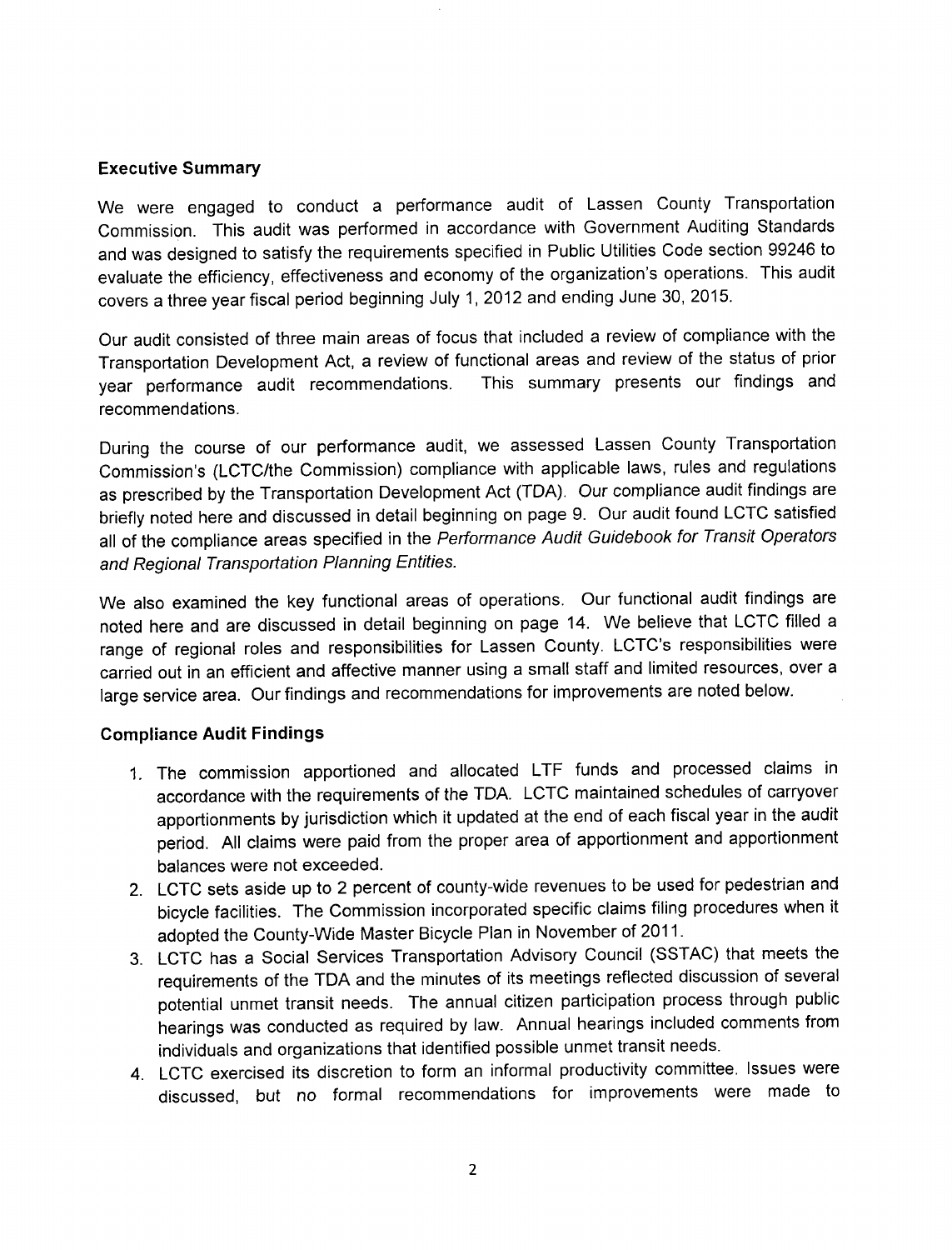management and transit operator staff. The LCTC staff presents the recommendations of the informal productivity committee to the LCTC board on an "as needed" basis

- 5. LCTC requires and obtains fiscal audits of claimants as required by law. LCTC has contracted to have a performance audit of its activities and Article 4 claimants, and has submitted audits to the State Controller in compliance with these requirements.
- 6. LCTC enforces state and local fare box ratio requirements and these were met by the transit operator during the audit period.
- 7. LCTC followed the unmet needs process that complied with the requirements of the law and concluded that there were no unmet transit needs which were reasonable to meet. As required by statute, LCTC did not approve claims for non-transit related purposes until needs which it determined were reasonable to meet, had been satisfied.
- 8. State Transit Assistance (STA) funds were allocated only for eligible transit purposes. We noted the Commission's Policy and Procedures manual limits STA allocations to public transit purposes, and the Commission adhered to the requirements during the audit period.

## **Functional Audit Findings**

- 1. The Commission conducts its business in an organized manner mostly because of experienced, knowledgeable staff. Any loss of key staff members will impact the Commission's ability to continue performing at existing levels of efficiency until vacant staff positions are adequately filled.
- 2. The Commission's board is well-informed of local transportation challenges and issues. We found the Commission's activities fulfilled, in its role to provide effective direction to management. Minutes to the Commission meetings reflect discussion of a variety of relevant issues. The Commission's minutes indicate other individuals, such as members of management, transit operator staff or Caltrans representatives, who were present at the meetings.
- 3. LCTC, as the transportation planning agency, coordinated its activities with several other agencies in the area, including the Modoc County Transportation Commission. The Regional Transportation Plan has not been updated recently and is needed to address important issues using relevant data.
- 4. TDA funds were generally administered timely using a standard claim form. The Commission's records indicated that steps were taken to determine if the certification from the California Highway Patrol has been received or that the efficiency standards required for the allocation of State funds for operating purposes had been met.
- 5. LCTC has incorporated a flowchart for determining when claims for street and road projects can be paid to jurisdictions. Part of this process involves notifying jurisdictions of the balances available to them so they can file claims with the Commission. LCTC performs this notification after all transit clams have been paid and LTF revenue for the year have been received. TDA regulations advise that the process of notification should take place by March 1<sup>st</sup> of each year for the next fiscal year.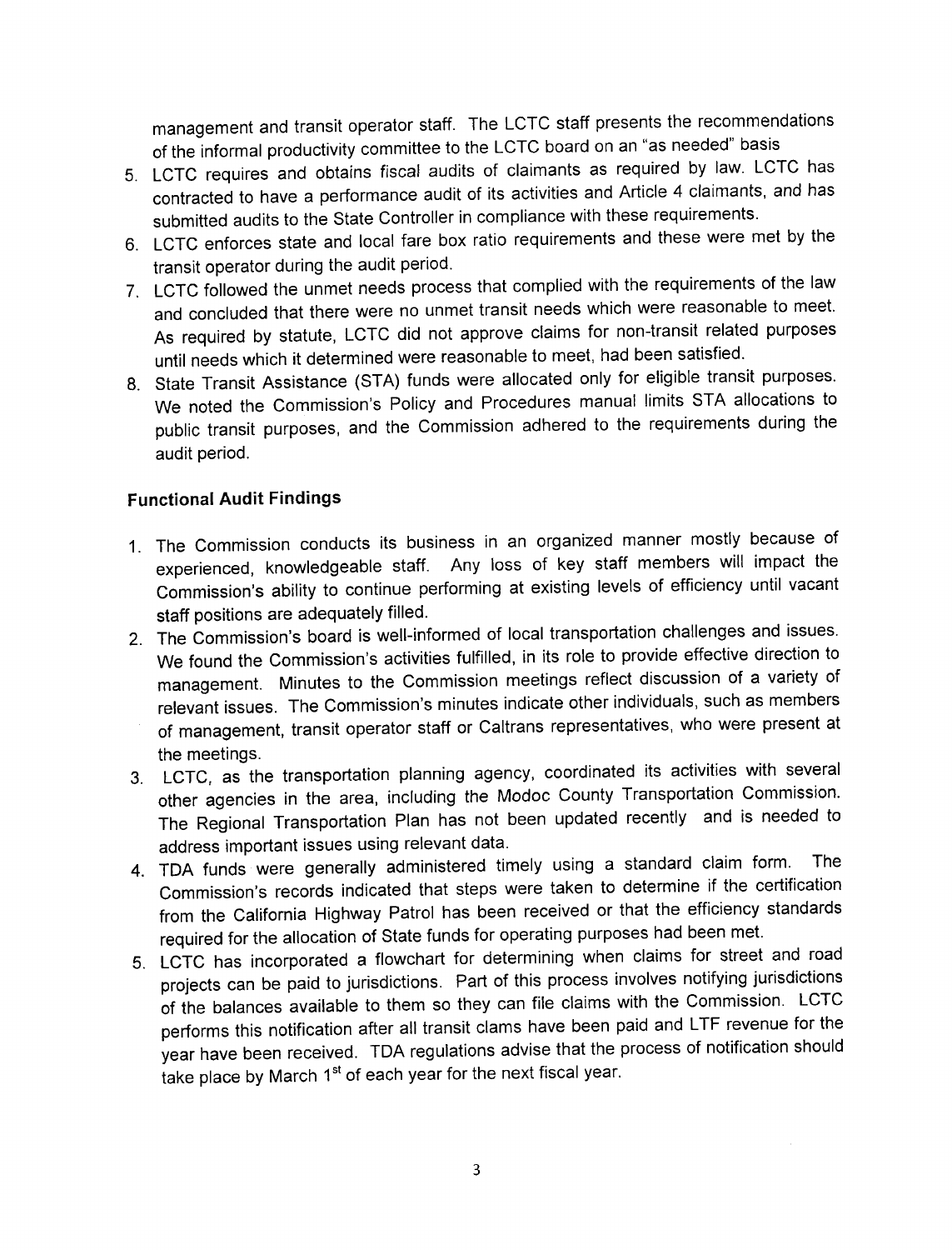6. Overall marketing efforts by LCTC were sufficient for the area of operations. Public transportation marketing and advertising responsibilities have been assigned to transit operator staff. Because the Commission and Lassen County Transit Service Agency use the same staff, marketing efforts were performed collectively as a group. The lassentransportation.org website provides a significant amount of information about LCTC and its operations. LCTC recently increased its budget for marketing.

## **Recommendations**

#### Recommendation #1

We recommend LCTC prepare preliminary findings of areas of apportionment using estimates of anticipated sales tax revenue provided by the County's Auditor-Controller along with expecting to be carried over from the current fiscal year. This schedule should be distributed to jurisdictions by March 1<sup>st</sup>. Claims should be submitted and decisions made on next year's allocations before the start of the fiscal year. The TDA manual provides for the following timetable:

| <b>Date</b> | Task                                           | TDA           |
|-------------|------------------------------------------------|---------------|
| Reference   |                                                |               |
| February 1  | County Auditor furnishes LTF estimate to LCTC  | 6620          |
| March 1     | LCTC advises LTF claimants of anticipated area | 6644          |
| April 1     | Claimants file for LTF and STA funding         | 6630,<br>6732 |
| June 30     | LCTC determines allocations and transmits      | 6659          |

#### Recommendation #2

We recommend LCTC formally analyze and recommend productivity improvements that could potentially lower the operating cost of operators in compliance with PUC section 99244.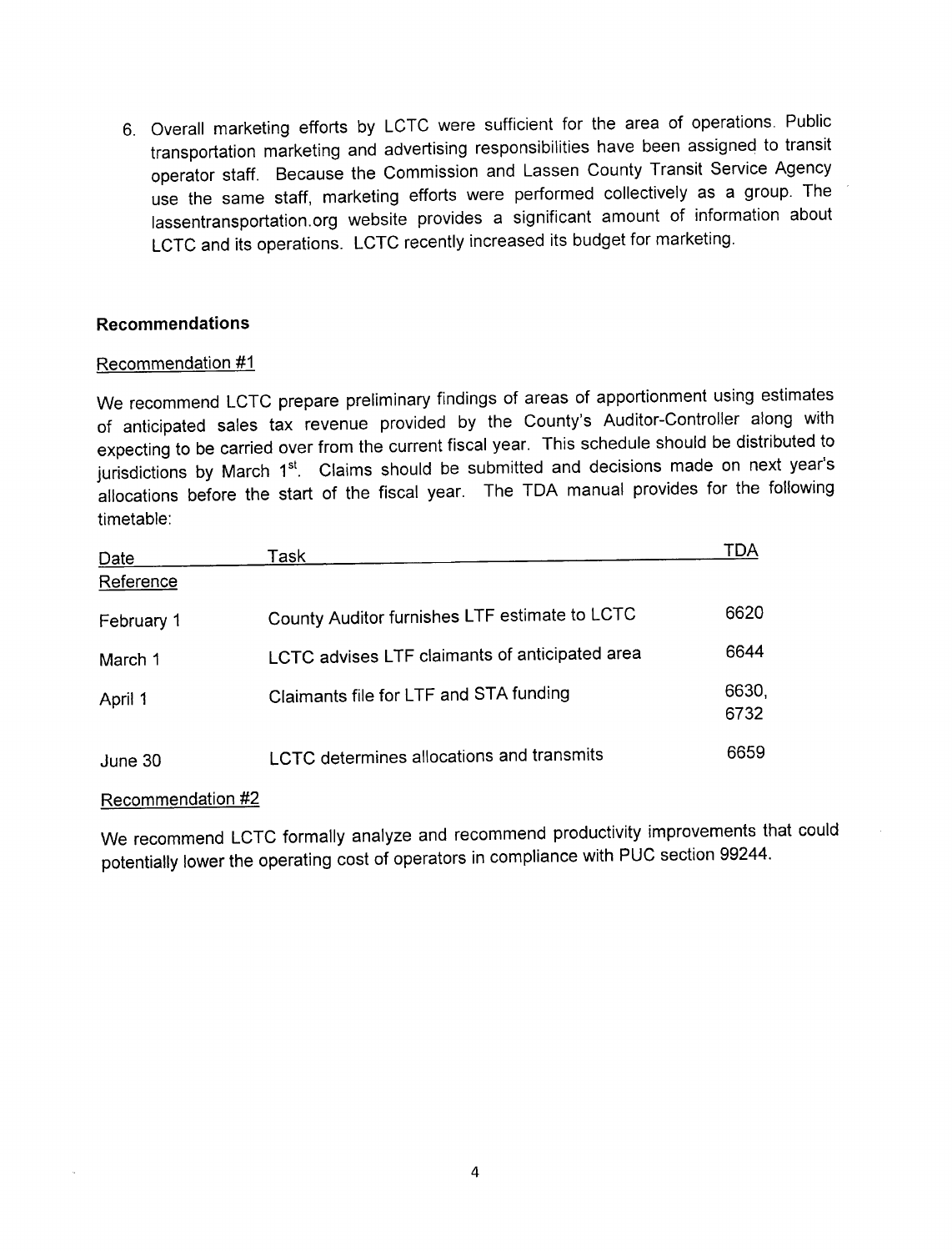#### **Introduction**

This is the performance audit report of Lassen County Transportation Commission (LCTC) as the designated Regional Transportation Planning Agency (RTPA) for Lassen County, covering the three years ended June 30, 2015. The California Transportation Development Act (TDA) requires that each transportation planning agency have a triennial performance audit of its activities. As provided in Public Utilities code (PUC) Section 99246, the purpose of the performance audit is to "evaluate the efficiency, effectiveness, and economy of the operation of the entity being audited."

This performance audit follows the guidance given in the Performance Audit Guidebook for Transit Operators and Regional Transportation Planning Entities, published by the California Department of Transportation division of Mass Transportation in September 2008. This audit was also conducted in accordance with the efficiency, economy and effectiveness standards contained in Government Auditing Standards, issued by the Comptroller General of the United States. The methodology consisted of questionnaires completed by planning agency staff, review of pertinent documents, including published plans and guides, the prior performance audit, minutes, resolutions, staff reports and memoranda, and the LCTC organization and procedure manual and interviews of agency staff.

The audit focus is primarily on the administration of the Transportation Development Act and transit planning. This report includes the following items:

- A description of LCTC
- Administration of TDA funds, including determination of apportionment, claims processing and allocations to claimants.
- Enforcement, monitoring and assistance with respect to TDA requirements
- Administration of the unmet needs hearing process
- Planning assistance to claimants and efforts to promote coordination of service
- LCTC organization governance, and staffing to fulfill TDA and related responsibilities including transportation planning regional coordination and marketing.
- A review of actions taken on prior performance audit recommendations
- Recommendations for improving performance and/or compliance with TDA requirements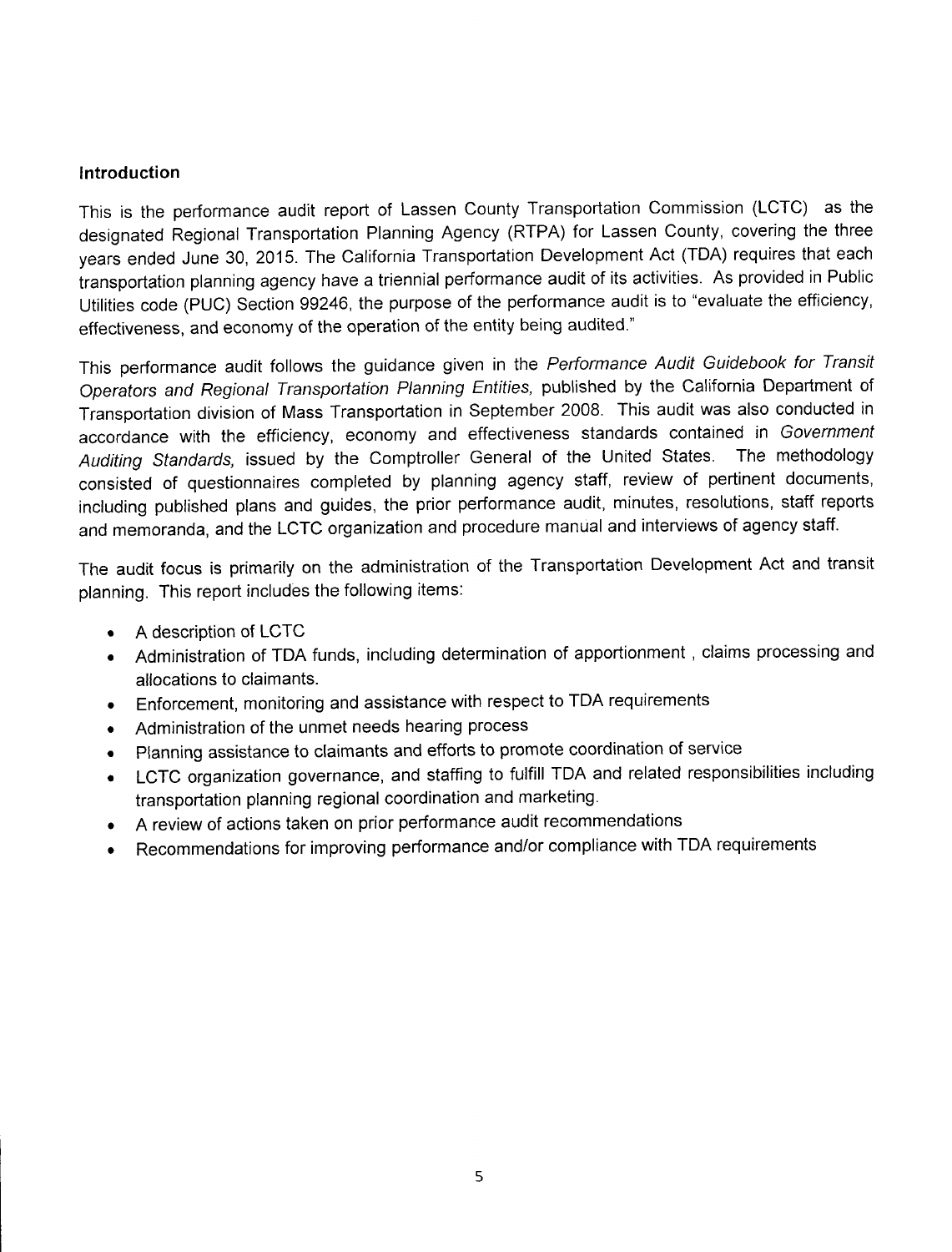#### **Description of the Agency**

#### Roles and Responsibilities

Lassen County Transportation Commission is a statutory organization formed in 1971 by State legislation. As the County's regional transportation planning agency, LCTC is responsible for Transportation planning, programming, and fund allocation, as required by the state of statues. This includes the annual allocation of Transportation Development Act funds, as well as federal and local funds for highway, transit, rail, bicycle and other transportation projects.

In 1972, the Mills-Alquist Deddeh Act (also known as the Transportation Development Act (TDA)) was passed by the California legislature. The purpose of the act was to develop and maintain a public transportation system within California and to give regional entities discretion on the efficient and affective use of these funds. The TDA provides for two major sources of funding. The Local Transportation Fund (LTF), and the Sate Transit Assistance (STA) fund. In conjunction with the sales tax funding, the legislature created Regional Transportation Planning Agencies (RTPA) throughout the state to administrate this new funding.

LTF revenues are derived from 1/4 cent of the 7.25 percent retail sales tax collected statewide. The 1/4 cent is returned to the County by the State Board of Equalization according to the amount of taxes collected in the County. The STA funds are derived from the statewide sales tax on gasoline and diesel fuel and are distributed by the State Controller's Office in accordance with an apportionment formula. Other revenue sources include state and federal grants, including Rural Planning Assistance (RPA) and State Transportation Improvement Program Planning, Programming and Monitoring (STIP-PPM) grants.

LCTC's primary roles and responsibilities include:

- Development of regional transportation goals and objectives for Lassen County
- Administration of Transportation Development Act (TDA) funds
- Development and implementation of the Regional Transportation Plan (RTP)
- Preparation of the annual overall work program (OWP)
- Coordination and interpretation of transportation planning
- Review and prioritization of grant applicants for various programs

The Commission and Caltrans mutually carry out the transportation planning process for the area in a manner that assures full compliance with state and federal laws, as well as the guidelines prepared by Lassen County and Caltrans. The Commission is responsive to the partnership of the state, federal and local agencies.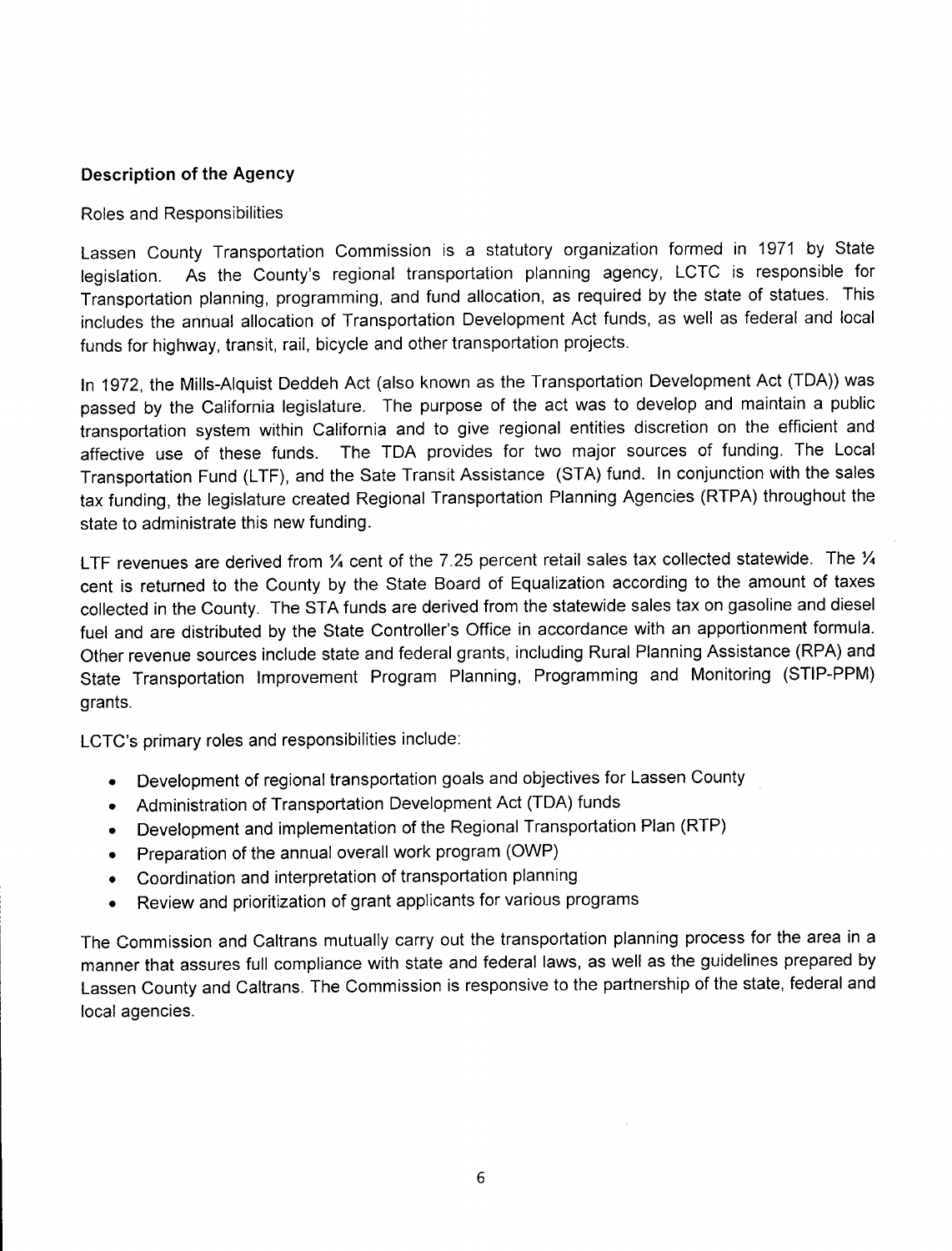#### **Organization**

The Commission is governed by a six member board composed of three members appointed by the Lassen county board of Supervisors and three members appointed by the Susanville City Council.

The board meets bi-monthly in the County's board of Supervisor's room within the City of Susanville. Binding decisions are made by votes of LCTC's governing board after staff and advisory committees provide information input and recommendations. Members of the public have the opportunity to present their views and express support or opposition at meetings.

The board is advised by the Technical Advisory Committee on matters related to regional transportation planning including the development of the RTP and OWP, especially for prioritizing and programming projects. Membership is comprised of the city of Susanville Administrative officer and Public Works Director, the county of Lassen Administrative Officer and Public Works director, a Caltrans Regional Transportation planner, the Tribal Manager from the Susanville Indian Rancheria and the City and County Planning Directors.

The Commission is also advised by the Social Services Transportation Advisory Council (SSTAC) which is statutorily required to serve as an advisory body on transit needs and issues of elderly disabled and low-income citizens. The SSTAC members are appointed by the Commission and include representation from various agencies and organizations, including transit providers representing the elderly, the disabled and persons of limited means. The SSTAC is involved in the identification of transit needs in the region, recommends potential enhancements to the current transit to the scheduled public hearings for unmet transit needs.

A transit Utilization and Performance Committee meets as needed to discuss and evaluate transit services in the County. The objective of the committee is to determine if transit services are being utilized and if existing services are meeting the needs of the community. The committee advises and makes recommendations to the LCTC board.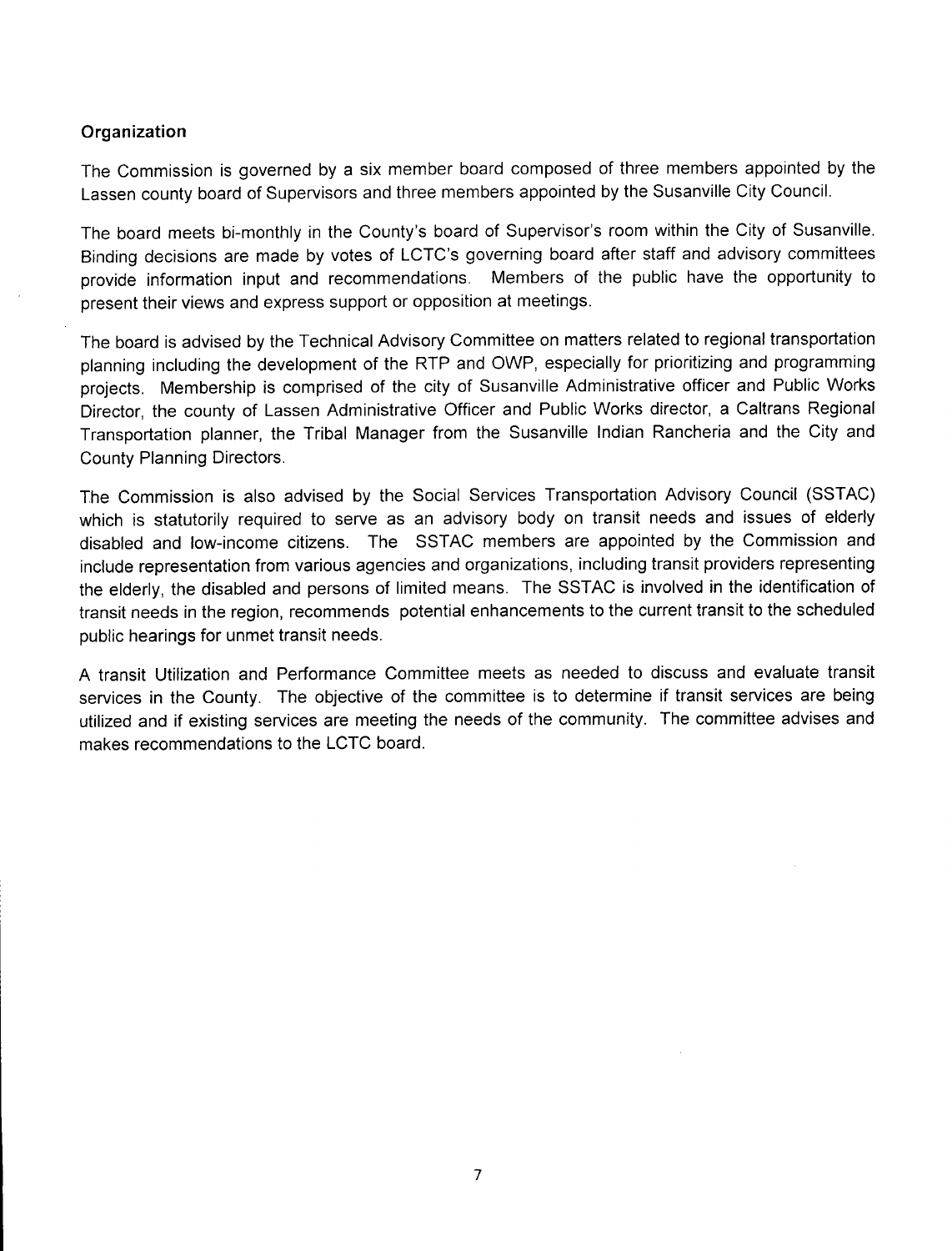## **Staffing**

LCTC personnel consists of Lassen County Public Works Department employees who serve concurrently for the Commission, Lassen County Transit Services Agency and the County of Lassen. The department head of the Public Works Department serves as the Executive Secretary of the transportation commission and reports to the LCTC governing board. The Executive Secretary is responsible for the general administration of Commission activities. The Executive Secretary utilizes Public Works Department personnel consisting of an administrative assistant, transportation planners and project managers, and clerical and accounting staff as needed. Staff responsibilities include maintaining records, assisting in preparation of dissemination of public notices, agendas, agenda packets and other official business. Additional responsibilities, normally performed by a transportation planner or other engineering legal or planning staff include assisting in preparation of the annual overall work program (OWP), grant billings, and transportation planning. Outside consultants are used when local expertise is not available.

#### **Overall Work Program**

As the Regional Transportation Planning Agency (RTPA) for Lassen County, the Commission is responsible for the development of the Regional Transportation Plan (RTP) which is part of the statewide transportation planning process. The RTP is a long range planning document which outlines the transportation goals and policies which have been adopted by the Commission to achieve a coordinated and balanced regional transportation system for the county. The RTP is updated every five years and is submitted to Caltrans for approval.

Through a Memorandum of Understanding (MOU) with Caltrans, the Commission prepares the annual Overall Work Program (OWP) which reflects its ongoing transportation planning activities. The OWP responds to state priorities and identifies funding sources and expenditures for each work element presented in the OWP. The commission receives funding sources and expenditures for each work element presented in the OWP. The commission receives funding from Caltrans to offset some of the expenses associated with the OWP. Local Transportation Fund monies and grants are also used to fund the OWP.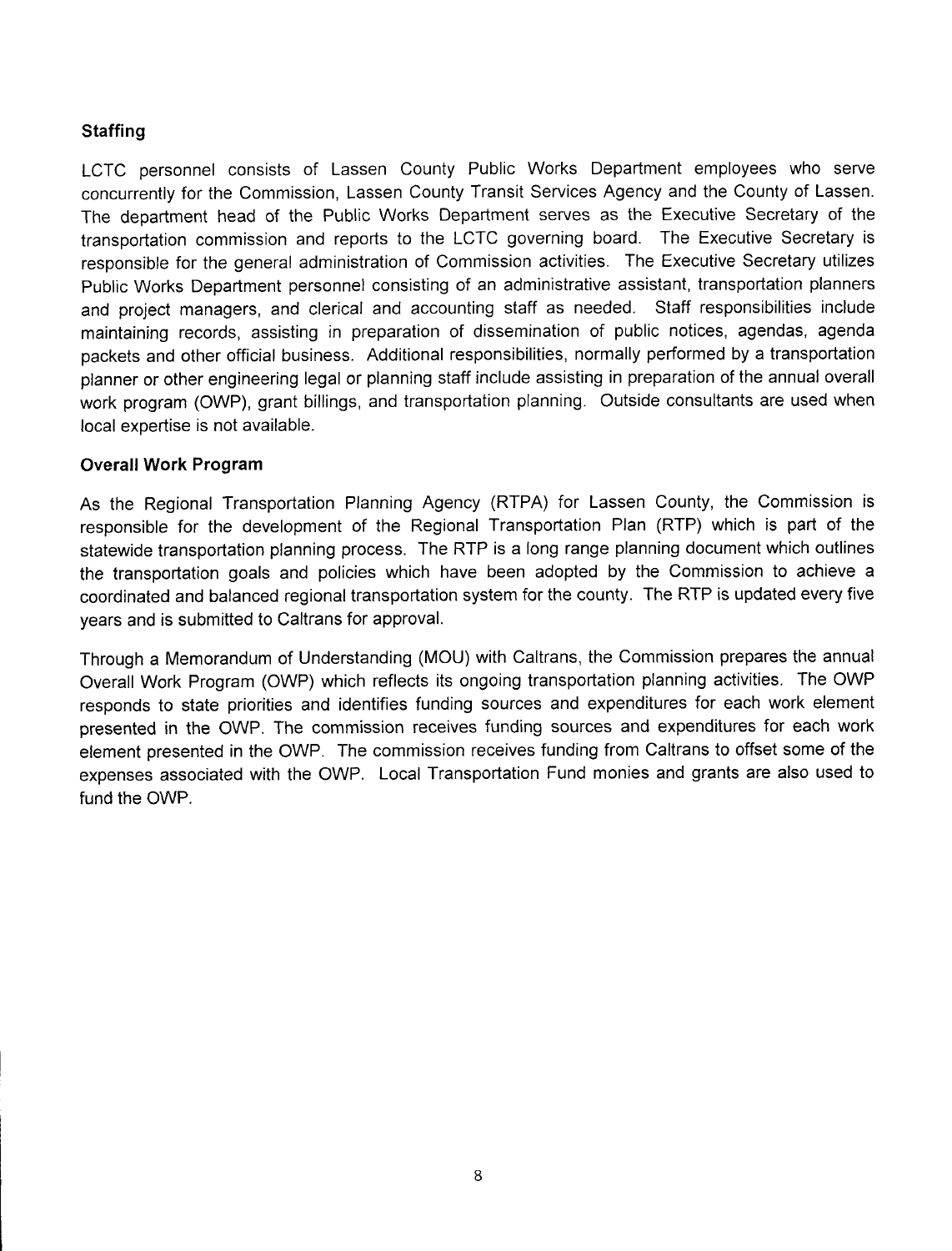#### **Compliance Audit**

The performance Audit Guidebook lists specific RTPA compliance requirements. These were investigated by means of reviewing LCTC records and interviewing LCTC staff. The table below summarizes the audit findings relative to each of the compliance requirements. A discussion of each area of compliance follows.

| <b>RTPA Compliance</b>                                     | <b>PUC Code Reference</b> | <b>LCTC Compliance</b> |
|------------------------------------------------------------|---------------------------|------------------------|
| <b>Requirements</b>                                        |                           |                        |
| Claims do not exceed                                       | 99231                     | Yes                    |
| apportionment                                              |                           |                        |
| Adopt rules for claims                                     | 99233.3, 99234            | Yes                    |
| submission for pedestrian and                              |                           |                        |
| bicycle facilities                                         |                           |                        |
| <b>Establish Social Services</b>                           | 99238, 99238.5            | Yes                    |
| <b>Transportation Advisory Council</b>                     |                           |                        |
| (SSTAC) and hold at least one                              |                           |                        |
| annual public hearing                                      |                           |                        |
| Annually identify, analyze, and                            | 99244                     | Yes                    |
| recommend potential                                        |                           |                        |
| productivity improvements                                  |                           |                        |
| Annual fiscal and compliance                               | 99245                     | Yes                    |
| audits of claimants                                        |                           |                        |
| Triennial performance audits of                            | 99246, 99248              | Yes                    |
| operators and RTPA                                         |                           |                        |
| Submit RTPA and operator                                   | 99246(c)                  | Yes                    |
| performance audits to Caltrans                             |                           | Yes                    |
| Ensure operator performance                                | 99246 (d)                 |                        |
| audit requirements                                         |                           | N/A                    |
| Establish rules and regulations                            | 99270.1, 99270.2          |                        |
| regarding revenue ratios for                               |                           |                        |
| operators                                                  |                           | N/A                    |
| Establish rules and regulations                            | 99275.5                   |                        |
| for Article 4.5 and the                                    |                           |                        |
| determination of cost                                      |                           |                        |
| effectiveness of proposed                                  |                           |                        |
| services                                                   | 99310.5, 99313.3          | Yes                    |
| Allocate State Transit                                     |                           |                        |
| Assistance (STA) funds only for                            |                           |                        |
| transportation planning and                                |                           |                        |
| mass transportation purposes                               | 99314.3                   | Yes                    |
| Amount received per PUC<br>99314.3 for STA is allocated as |                           |                        |
|                                                            |                           |                        |
| per State Controllers Office                               |                           |                        |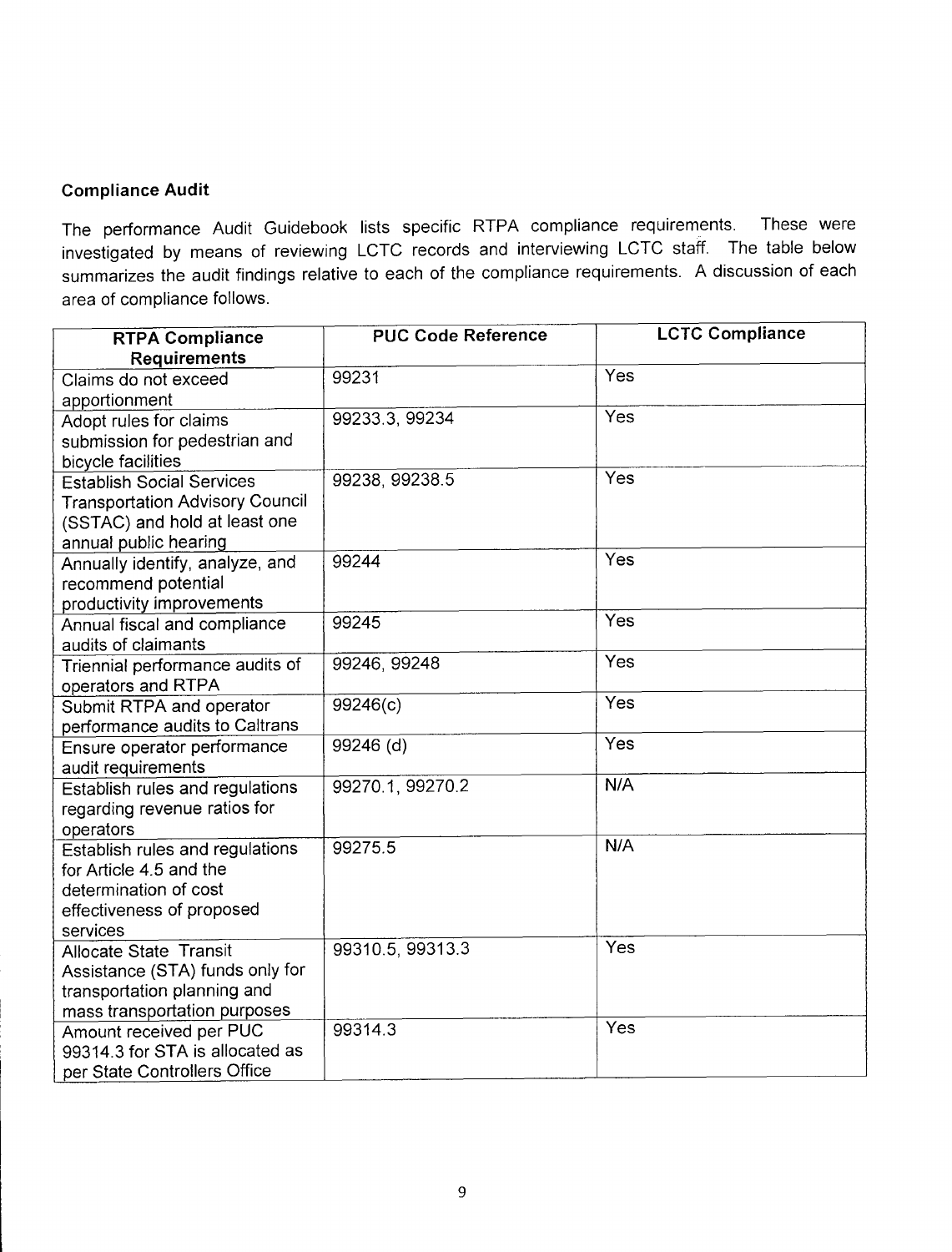## **Requirements of the Transportation Development Act**

#### **Apportionment and Claims**

The RTPA must ensure that all the operators and governmental entities in a given area claim no more than the LTF monies apportioned to that area. The county auditor is required to furnish the RTPA with an estimate of the total amount available for the apportionment by February 1 each year for the next fiscal year. The auditor's estimate includes an estimate of anticipated sales tax revenue, with a modification for differences between actual revenues in the current year and the estimate prepared the prior year. Before March 1 of each year, the RTPA is required to determine and advise potential claimants of their area apportionments.

Claimants wishing to receive an allocation, file an annual claim with the RTPA in accordance with the rules and regulations established by that transportation planning agency and in the absence of such rules and regulations at last 90 days before the start of the fiscal year for which funds are apportioned.

Our review indicates LCTC allocated TDA funds and processed claims as required by statute. Transit claims were filed and processed at various times during the audit period.

The process of obtaining LTF funds is a three-step process that includes apportionment allocation followed by payment. Before apportionment takes place, claims for administration planning and programming, certain pedestrian and bicycle projects, and consolidated transportation service agency activities, receive priority. Once these priorities have been satisfied, the remaining funds are apportioned to jurisdictions. Lassen County has two eligible jurisdictions: Lassen County and the City of Susanville.

Once funds are apportioned, in this case to the County of Lassen and to the City of Susanville, the next priority funding is transit. Transit claims continue to receive priority status until there are no more transit needs which are reasonable to meet. In all years under audit, LCTC determined there were no unmet transit needs which were reasonable to meet and the County and the City are eligible to file for nontransit related funding. Schedules of apportionment are used to determine how much funding each jurisdiction is eligible to claim.

During the audit period, no claimant claimed more than its share of funds apportioned to them.

## **Rules and Regulations for Pedestrian and Bicycle Facility Claims**

The RTPA must adopt rules and regulations delineating procedures for submission for claims for facilities provided for the exclusive use of pedestrian and bicycles.

Two percent of available LTF revenues may be set aside to fund facilities for the exclusive use of pedestrians and bicycles. The LCTC began setting aside this revenue exclusively for pedestrian and bicycle projects. Claims submitted for pedestrian and bicycle projects are subject to the same claims procedures as all other claims. A portion of the Commission's OWP activities are dedicated to a bikeway master plan and when complete will facilitate procedures for the filing of pedestrian and bicycle claims.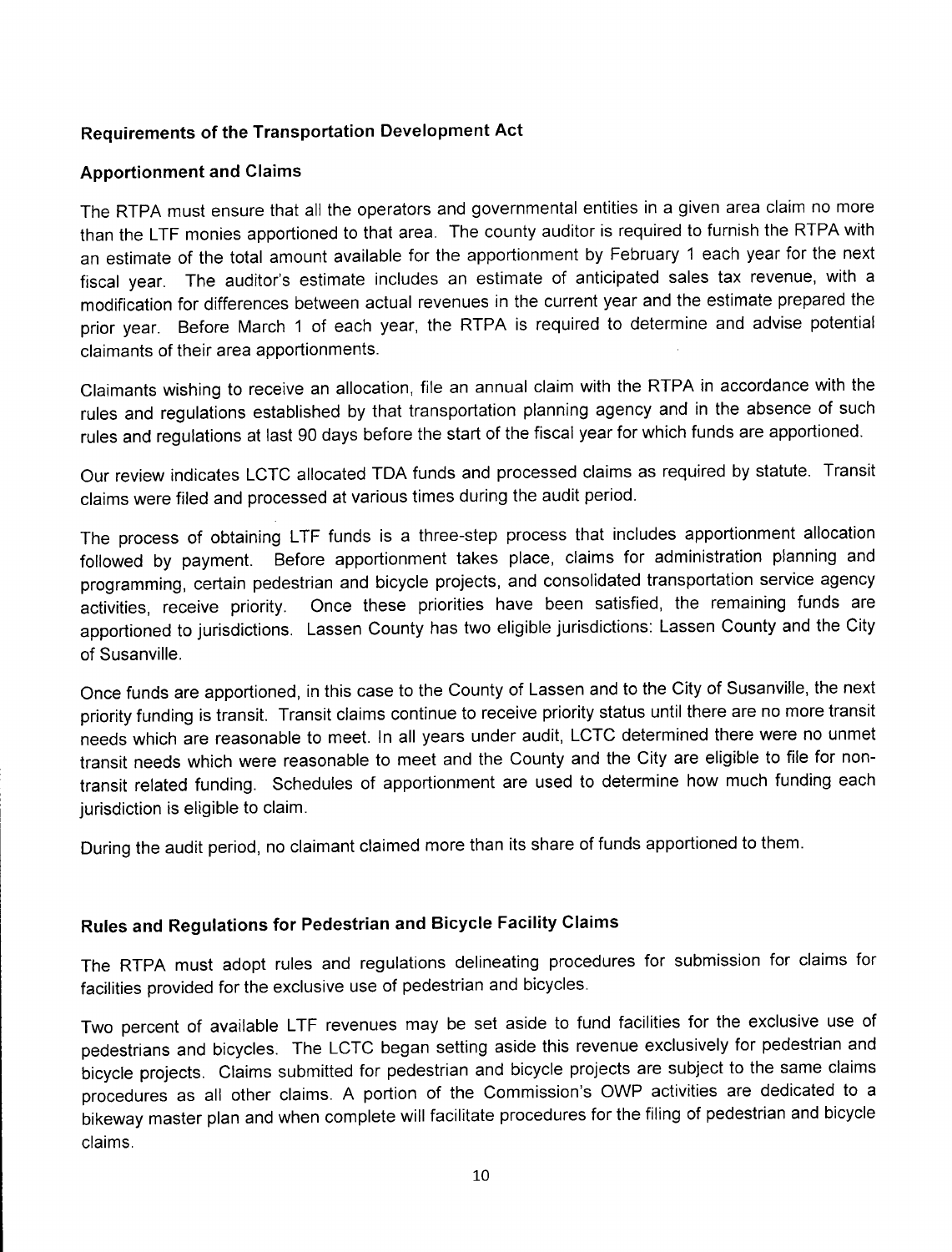## **Social Services Transportation Advisory Council**

The RTPA is required to establish a Social Services Transportation Advisory Council (SSTAC) and must ensure there is a citizen participation process that includes at least one annual public hearing. Certain membership categories on the SSTAC are required that insure representation from potential transit users who are 60 years or older and are disabled.

| Minimum No of<br><b>Representatives</b> | <b>Membership Category</b>                                                        | <b>Membership</b><br>Requirement<br>Met? |
|-----------------------------------------|-----------------------------------------------------------------------------------|------------------------------------------|
|                                         | Potential transit user age 60 and older                                           | Yes                                      |
|                                         | Potential transit user who is handicapped                                         | <b>Yes</b>                               |
| 2                                       | Representative of a local social service provider for seniors                     | Yes                                      |
| $\mathcal{P}$                           | Representative of a local social service provider for the<br>handicapped          | Yes                                      |
|                                         | Representative of a local social service provider for persons of<br>limited means | Yes                                      |
| $\mathcal{P}$                           | Representative from the local consolidated transportation services<br>agency      | Yes                                      |
|                                         | Other Representatives as deemed necessary                                         | Yes                                      |

The SSTAC is required to consist of the following members:

The requirement of the legislation has been met. The Council participated in the unmet transit needs hearing process and advised LCTC on Transportation matters from a citizen and social service agency perspective. We reviewed minutes of the SSTAC meetings which convened prior to the unmet transit needs process. We noted in-depth discussions by its members and that members contributed information gained from involvement with their respective organizations and this information generated potential transit needs not currently being met. LCTC held public hearings concerning unmet transit needs each year and generated public participation.

## **Productivity Improvements**

PUC Sec 99244 requires the RTPA to annually identify, analyze and recommend potential improvements that could lower the operating costs in transit operators in Lassen County. The recommendations must include at least productivity-related recommendations of the latest triennial performance audit. The RTPA may not approve any increase in an operator's transit allocation from the LTF unless the operator has made a reasonable effort to implement recommended improvements. The requirement for a productivity improvement committee was made optional in 1988. However, the requirement for the RTPA to make and follow up on recommendations is still in force.

The Commission is experiencing staffing limitations that prevent full analysis and implementation of productivity improvements that would lower operating costs for transit operators.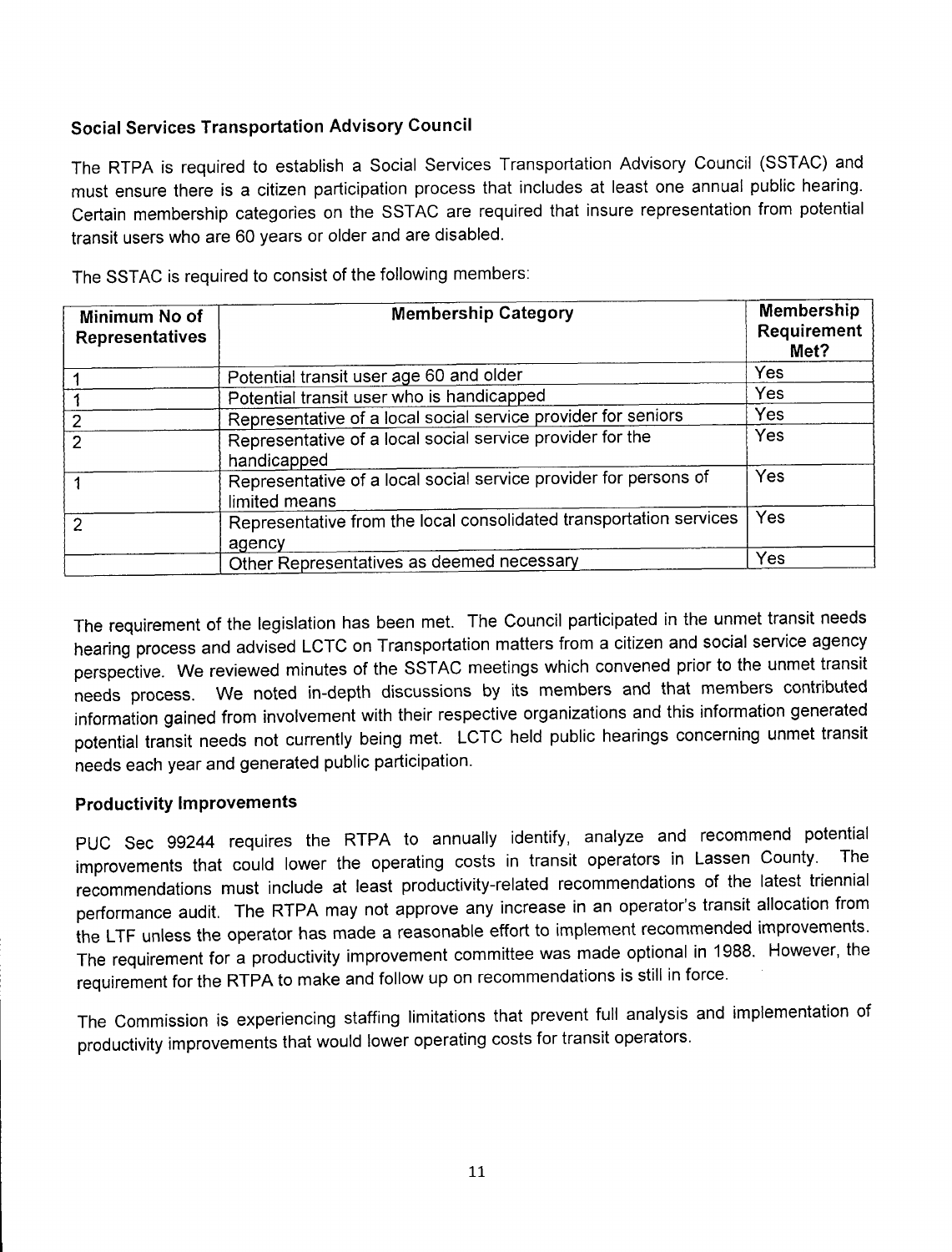#### **Fiscal Audits**

The RTPA must procure an annual fiscal audit of its activities and ensure that each claimant to whom it allocates TDA funds submit an annual certified audit to the State Controller within 180 days after the end of each fiscal year. Extensions of 90 days may be granted.

Certified fiscal audits were completed and forwarded to the state controller for each claimant receiving an allocation of TDA funds during the audit period. The claimants include Lassen County Transit Services Agency, Lassen Senior Services, the County of Lassen Non-transit Allocations and the City of Susanville Non-transit Allocations. LCTC also submitted its audit as required.

#### **Triennial Performance Audits**

The RTPA is required to designate an independent entity to conduct a performance audit of the operator(s) and itself.

As required by PUC Sec 99248, LCTC contracted with an independent firm to conduct a performance audit of LCTC within the time frame established by the TDA. A performance audit of Lassen Transit Services Agency was also conducted and included the required performance indicators.

#### **Submittal of Performance Audits to Caltrans**

The RTPA must submit a copy of its performance audit to the Director of the California Department of Transportation and must certify in writing to the Director that the operator performance audits were completed.

The Commission submitted a copy of it's performance audit to the Department of Transportation. The certificate of completion is operator performance audits was made.

#### **Performance Audits of Operators**

The performance audit of the operator providing public transportation services is to include a verification of the operator's operating cost per passenger, operating cost per vehicle service hour, passengers per vehicle service mile and vehicle service hours per employee, as defined in Section 99247. It also should incorporate consideration of the needs and types of passengers being served and the employment of part-time drivers.

Only claimants receiving Article 4 funding are required to submit performance audits. For Lassen County, the only transit operator meeting this criterion was Lassen Transit Services Agency. We reviewed the prior performance audit report and determined it complied with these requirements.

#### **Rules and Regulations Regarding Revenue Ratios**

Transit claimants serving a non-urbanized area are required to maintain a minimum ratio of fare box revenues to operating cost of at least 10 percent. LCTC does not have formal rules and regulations regarding revenue ratios for transit services. All transit operators are required to maintain a minimum ratio of 10 percent as required by statute. During the audit period, the County's transit operator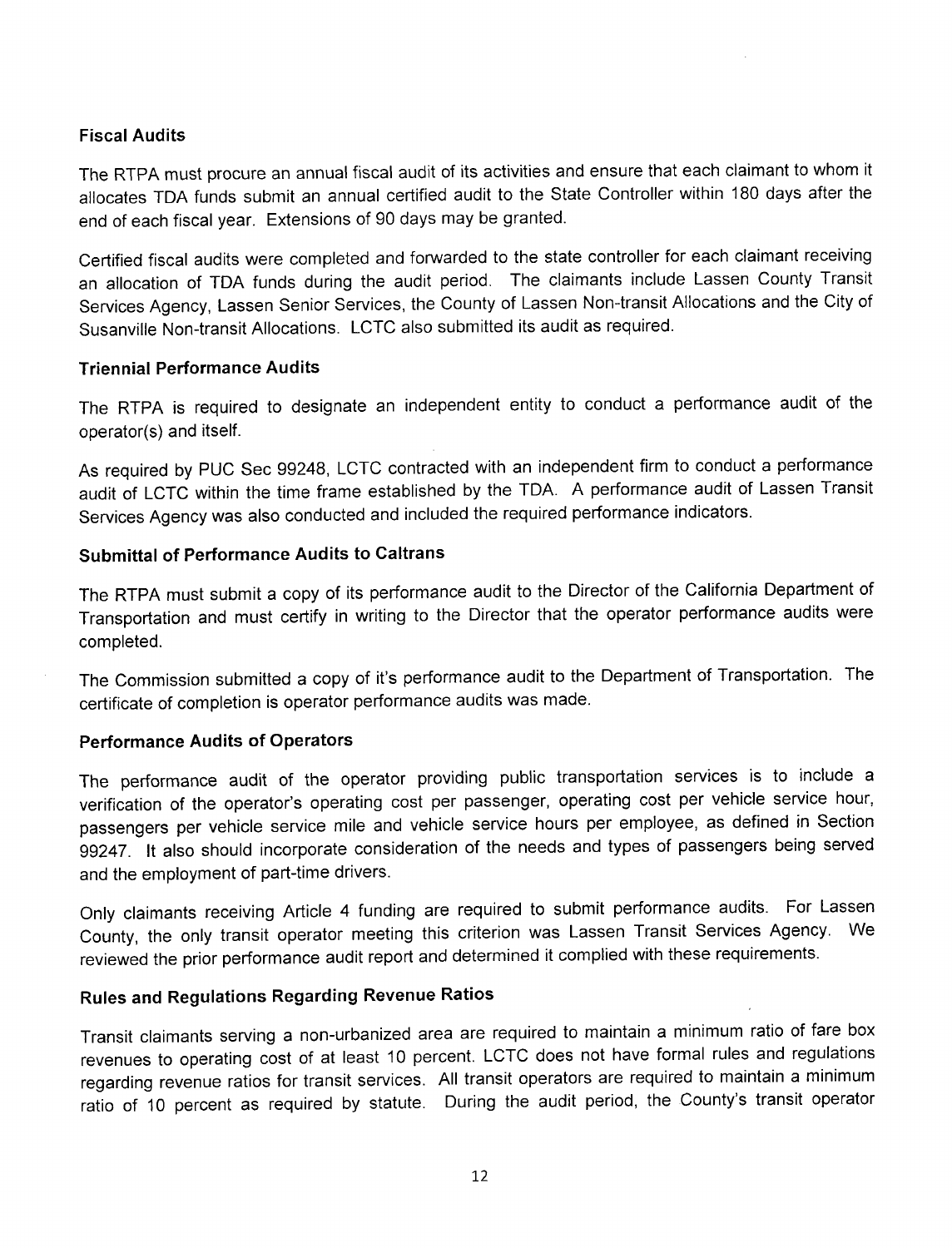maintained a fare box ratio in excess of the required minimum. Lassen Transit Services Agency from July 1, 2012 to June 30, 2015 maintained a fare box ratio averaging 19 percent.

#### **Evaluation of Article 4.5 Claims**

LCTC must adopt criteria, rules and regulations for the evaluation of claims filed under Article 4.5 of the TDA and for determining the cost-effectiveness of the community transit services. Claims for social service transit are to be filed in the same manner as claimed and filed under the public transit program (Article 4). Claims are to be evaluated based on the ability of the service to respond to a transportation need not currently being met. The service must be integrated with existing services, it must estimate costs, revenues and ridership, and it must be in compliance with fare box recovery ratio thresholds.

LCTC has designated Lassen Senior Services as a Consolidated Transportation Services Agency for Lassen County.

#### **State Transit Assistance (STA) Funds**

State Transit Assistance funds are required to be allocated only for public transportation purposes. LCTC's policy and procedures manual specifies that STA funds are limited to public transportation purposes. During the audit period, STA funds were allocated only for transit related purposes.

#### **Use of TDA Funds for Streets and Roads**

If TDA funds are used for other than transit or exclusive pedestrian and bicycle projects, the RTPA must follow a process determining unmet transit needs as specified in PUC Sec. 99401.5. The RTPA must consult with the SSTAC, identify transit needs, adopt or reaffirm definitions of "unmet transit needs" and "reasonable to meet", identify any unmet transit needs that are reasonable to meet, and adopt a finding concerning the unmet transit needs. If the RTPA finds that there are unmet transit needs that are reasonable to meet, those needs must be funded before funds are allocated for streets and roads purposes.

The Commission annually conducts one public hearing to receive testimony on unmet transit needs. The public hearing notices are published in advance at the courthouse and in the local newspaper and receive citizen participation. Input is heard by oral presentations at public hearings or through letters, emails and telephone calls. Recommendations of the SSTAC are included in the Commission's public hearing.

Each request for service is evaluated by LCTC staff according to the LCTC definitions of "unmet need" and "reasonable to meet". The LCTC adopted unmet need findings for each year under audit and in each year determined that there were no unmet transit needs which were reasonable to meet.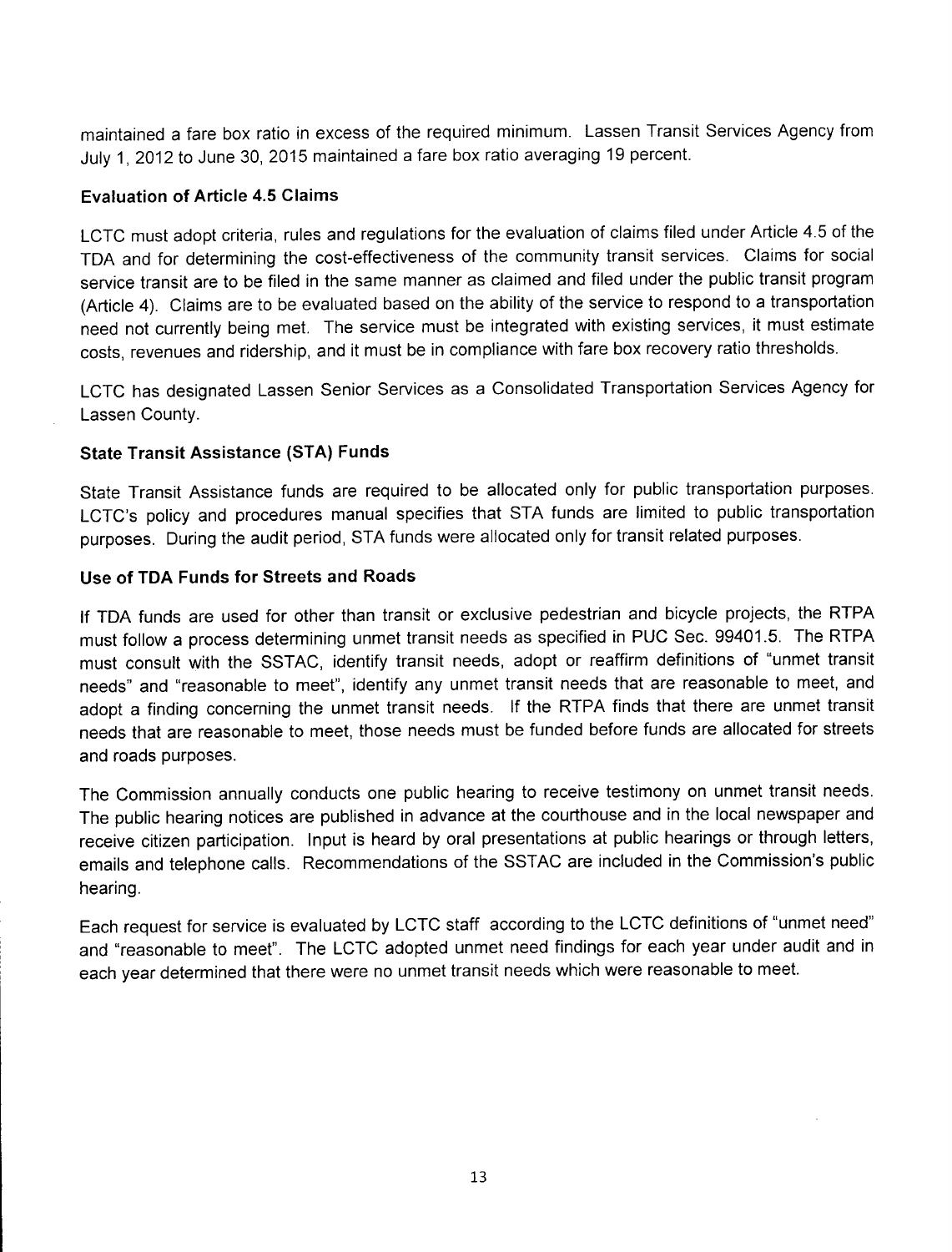#### **Functional Review**

This section identifies and reviews the major functions of LCTC. The following functional areas are discussed:

- Administration and Management
- Transportation Planning and Regional Coordination
- Claimant Relationship and Oversight
- Grant Applications and Management
- Marketing and Transportation Alternatives

## **Administration and Management**

LCTC is effectively organized, given its limited resources, to fulfill numerous responsibilities. Governance is provided by a board that generally meets every other month. Commission minutes indicate the meetings are well-organized and Commission members are informed by staff about the issues. A published agenda is used for efficient consideration and approval of scheduled items.

Commission minutes are concise while still providing a good summary of substance. They sufficiently document Commission actions and provide enough detail that interested citizens who can not be present can have an understanding of what occurred at the meetings. The minutes and agendas are posted and are available for public access. The commission is presented with a variety of reports generally focused on regional transportation planning and TDA-related topics.

LCTC staff performs support Functions for LCTC and attend Commission meetings. Staff prepares informational reports and recommendations to facilitate Commission decisions and often is called upon at these meetings to answer questions and clarify information.

The Commission is currently managed by the County of Lassen under informal management agreement. County personnel assigned to manage the Commission are provided by the Department of Public Works. The Commission is normally staffed by several individuals as indicated below showing the percentage of their time devoted to Commission business:

| <b>Staff Position</b>                 | % of Time Dedicated to Commission Business |  |
|---------------------------------------|--------------------------------------------|--|
| <b>Executive Secretary</b>            | 10%                                        |  |
| <b>Transportation Project Manager</b> | 90%                                        |  |
| <b>Transportation Planner</b>         | 25%                                        |  |
| <b>Senior Account Clerk</b>           | 25%                                        |  |
| Senior Administrative Assistance      | 5%                                         |  |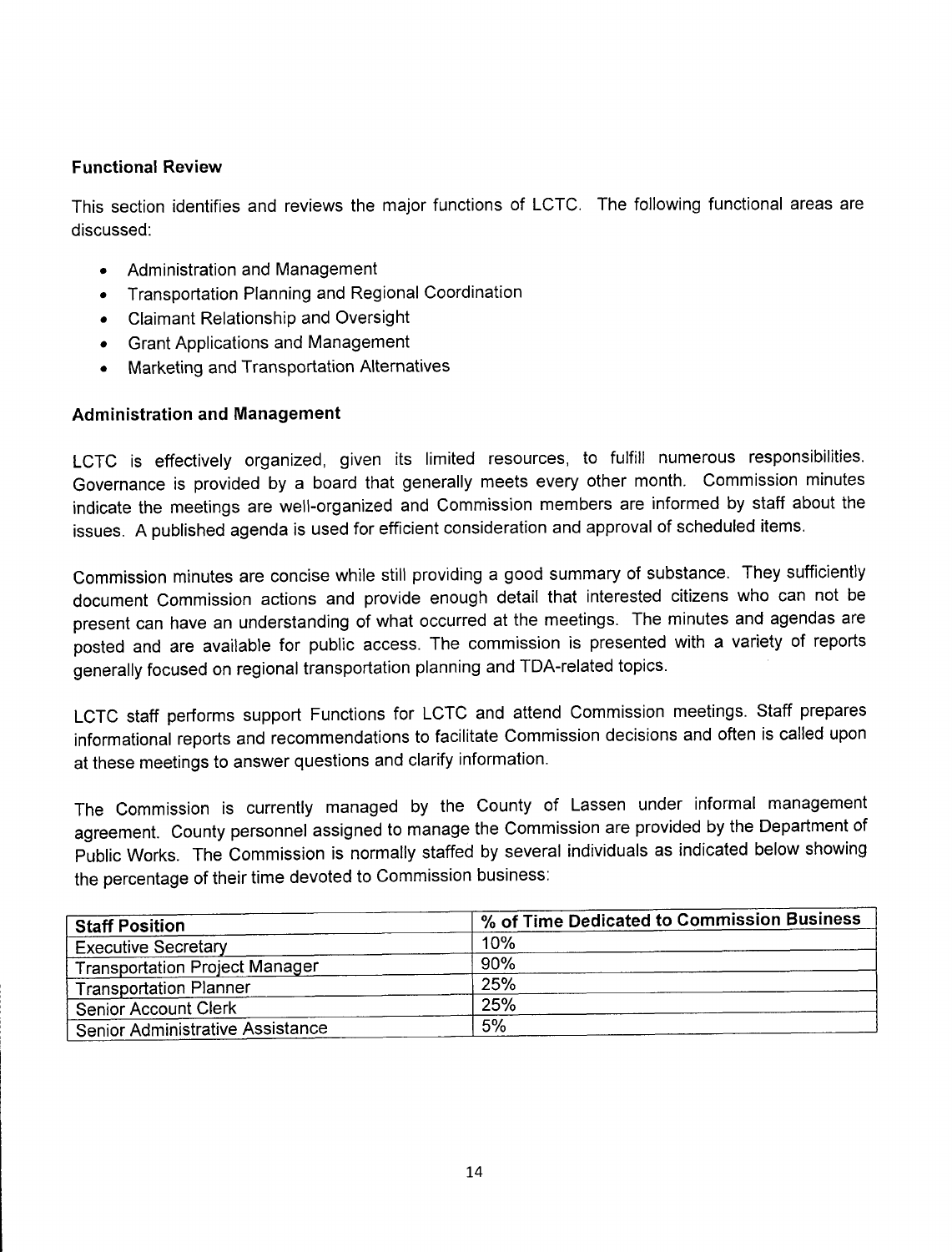The organization structure of the Commission appears to be appropriate for a rural transit operation. The funding allows for staffing to manage daily operations, but not to internally develop long range forecasting goals or produce state required plans (e.g. RTP); these must be contracted out as funds become available. Management estimates that a half-time staff member would help the Commission accomplish the additional planning tasks.

As County employees, Commission staff members are offered a comprehensive benefits package and are subject to the same procedures as other county employees. Staff receive regular training in federal and state transportation processes, and performance evaluations are conducted annually.

The Commission prepares an annual Overall Work Plan (OWP) which details transportation planning activities in Lassen County, as required by Caltrans, and serves to establish the Commission's annual goals and objectives. The OWP delineates priorities which must be addressed by the Commission to obtain state subvention funding. We noted the work elements specified in the OWP incorporate activities for TDA administration. Progress towards goals and objectives is evaluated twice a year when it reports to Caltrans. Revenue sources are itemized, and Expenditures are recorded by work element. The Commission interfaces with the County Public Works Department and the County Auditor-Controller's Office and receives monthly cash summaries, revenue, expenditures and general ledger reports. The Commission's management monitors budget to actual comparisons as often as necessary in order to track costs and revenues.

In 2007, staff applied for and obtained a Caltrans Transit Professional Development Grant which was used to hire a consultant to prepare an RPTA handbook. The Handbook is an all-encompassing tool that is used to help existing and future employees perform their duties more effectively. The LCTC adopted the handbook at its January 12, 2009 meeting.

#### **Transportation Planning and Regional Coordination**

During the fiscal year ended June 30, 2013, the LCTC adopted an updated Regional Transportation Plan (RTP). The update was prepared by a consultant and we found the plan addresses all modes of travel projected over a 20-year period. This update provides an in-depth analysis of transportation needs and issues for the region and identified existing as well as potential areas of deficiencies. From this, the plan presents a cost-effective strategy of goals and actions combined with performance measures that take into consideration the scarcity of funding sources.

Our review of the RTP found it to meet the requirements and guidelines established by Caltrans. The plan is current, with the next updated plan due on September 12, 2016, according to the California Transportation Commission's website.

During 2012 the Commission, with the help of the Transit Utilization and Performance Committee, approved and updated the Transit Development Plan. This document provides for the Commission's transit-related policy decisions. It provides a model for projecting transportation demand levels and serves to define elements critical to the Unmet Transit Needs process.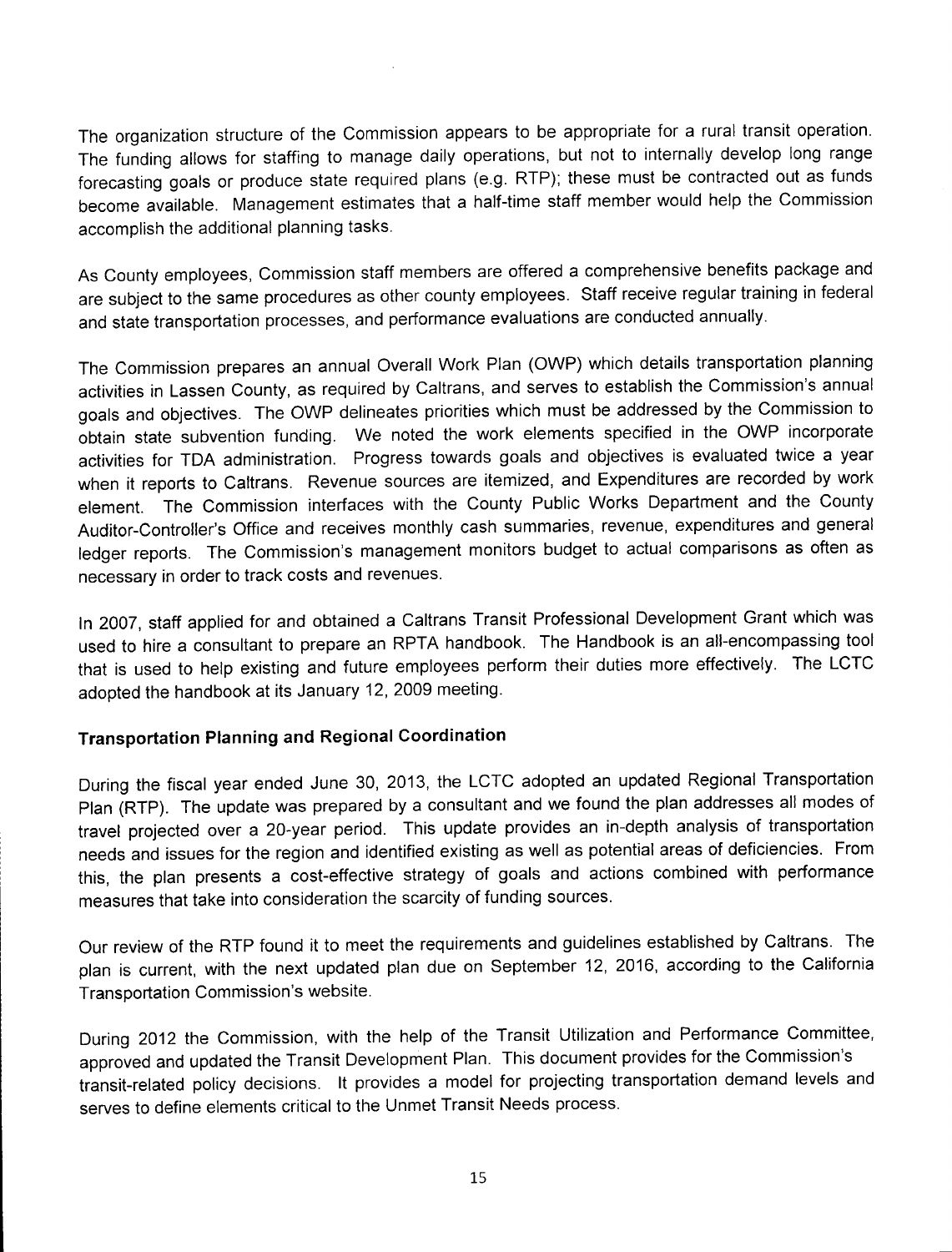We found the Commission active in interregional transportation planning efforts with neighboring counties and its communities. From discussions with Commission staff members and review of documents we have concluded that the Commission does a good job of coordinating and involving other jurisdictions and local transportation issues.

#### **Claimant Relation and Oversight**

The TDA allocation process appears to work efficiently in Lassen County. Allocations have been processed timely and transit staff, who claims TDA funds, have been involved in the process. As noted previously, LCTC updates areas of apportionment as results for the year are known and this is used to notify the County and the City of funds available to it for streets, roads and pedestrian and bicycle purposes. However, the TDA provides for alternative timing on this process.

LCTC has a TDA claims manual and uses a standard claim form.

TDA statutes allow approval of claims for Article 4 public transit funding provided certain conditions have been met.

## **Unmet Transit Needs Process and "Reasonable to Meet"**

The unmet transit needs process is a major element of LCTC's work on TDA-related matters. In accordance with the TDA, LCTC instructs the SSTAC to meet and to identify unmet transit needs annually. Public input is requested by scheduling a public hearing each year. Comments are often received via mail. Unmet transit findings are analyzed and reviewed before forwarding recommendations to the LCTC Commission for adoption. LCTC has adopted definitions of "unmet transit needs" and "reasonable to meet" that is used in determination and findings. In the three-year audit period, LCTC adopted a finding in each year that there were no unmet transit needs that were considered reasonable to meet.

LCTC and SSTAC annually conduct public hearings to receive testimony on unmet transit needs. The public hearing notices were published in advance and received citizen participation. available to be heard by oral presentations at public hearings and through letters, emails and telephone calls. Recommendations of the SSTAC were included in the LCTC public hearing. Unmet needs are also identified and developed by the Transit Utilization and Performance Committee. Each request for service is evaluated by LCTC staff according to the LCTC definitions of "unmet need" and "reasonable to meet". Both definitions are adopted (or reaffirmed) by the Commission each year. We found both definitions to be reasonable.

## **Grant Application and Management**

This functional area includes technical assistance to operators in the grant application process, coordination of grant applications in the region, and monitoring operator compliance with grant terms. The Commission reviews and signs various grant applications but does not provide technical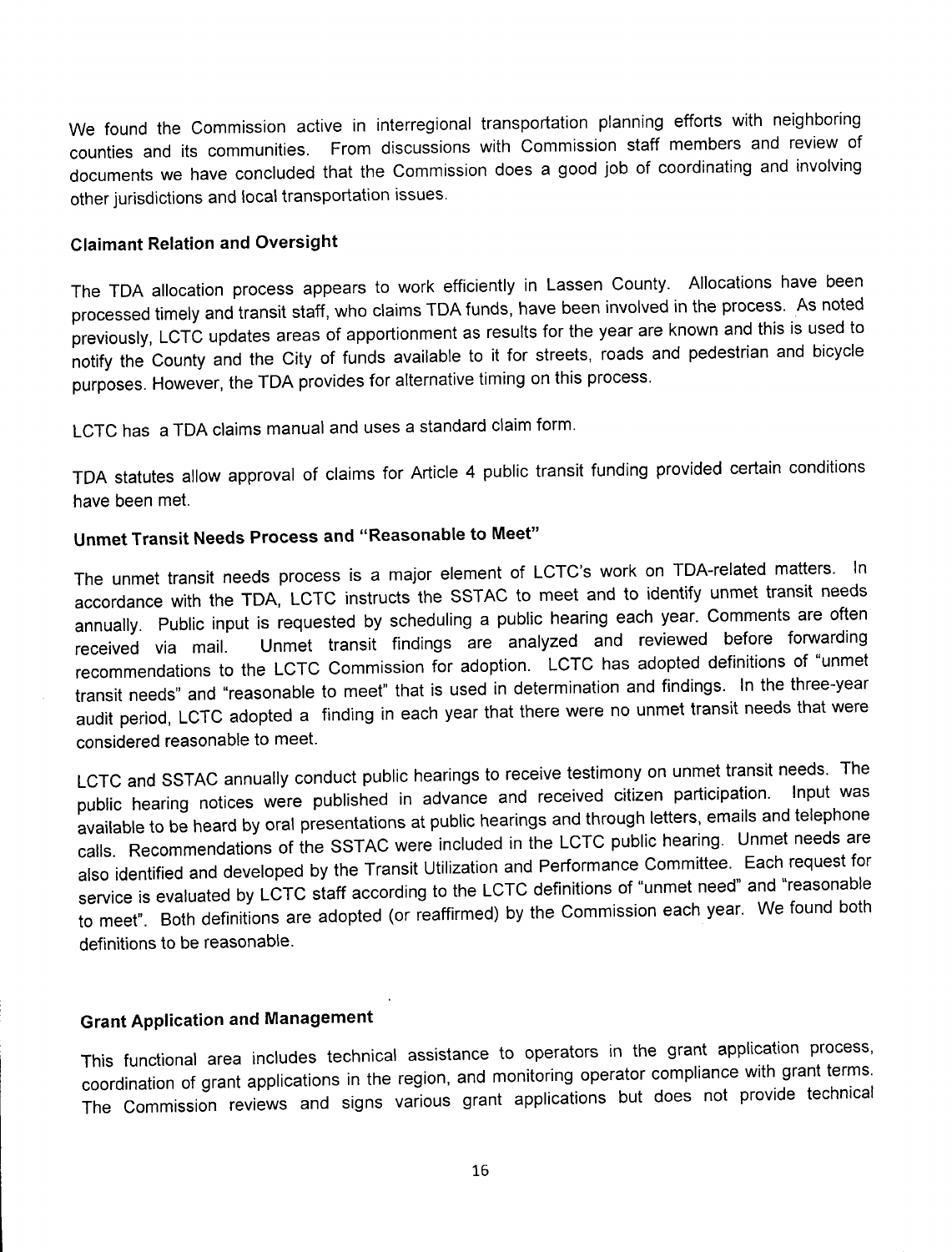assistance. A majority of these grants are applied for by Lassen Transit Agency which has been successful in preparing grant applications.

As the area wide clearinghouse for federal grant applications, the Commission reviews and comments on applications to assure that duplication of activities is eliminated and to assure that no conflict exists with local policies. The Commission reviews all grants submitted to the State of California by the transit claimants and have been successful at obtaining significant grant funds for a variety purposes.

In the past, the Commission has applied for grants to supplement its planning fund. Both Rural Planning Assistance (RPA) and State Transportation Improvement Program (STIP) grants have been received and are anticipated to be received in the future. LCTC staff monitored expenditures to ensure no lapse in grant funding. We noted that claims for reimbursement were timely and accurately prepared and submitted to the grant funding agencies.

Personnel of the Agency, who have financial management and reporting responsibility, would benefit from additional training in governmental accounting, use of the accounting software, and transit funding so that they can have a more proactive role the financial management of the LTSA. This would allow for the staff to have a more timely and accurate perspective of the financial performance of the Agency.

#### **Marketing and Transportation Alternatives**

The Marketing efforts for the Commission and the Transit Operator are coordinated into one program. Information about the commission is provided on its web site such as Commission minutes and agendas, OWP notices of public hearings, the RTP, and LCTC publications are available for viewing. The program includes a brochure, rider guides and public service announcements. A new budget has \$15,000 allocated for more advertising, with a focus on a local publication and in movie theatres. LCTC also has regular contact with the school districts, Lassen Community College, RV parks and motels. LCTC performs some rider surveys as part of short range transit studies. The Transportation Development Plan also includes community surveys and Dial-a-Ride surveys and stakeholder interviews.

#### **Summary**

LCTC using a small staff and limited funding effectively carried out all functional areas of its responsibilities. The Commission has coordinated regional transportation issues and has monitored state, federal and local funding sources. LCTC coordinates its planning activities with other agencies in the area. While challenged to obtain sufficient staff to carry out the Commission's daily responsibilities, sufficient resources were found to enable it to complete TDA-related tasks required of it. While we have noted areas of improvement, our audit found the Commission is efficiently and effectively utilizing its limited resources.